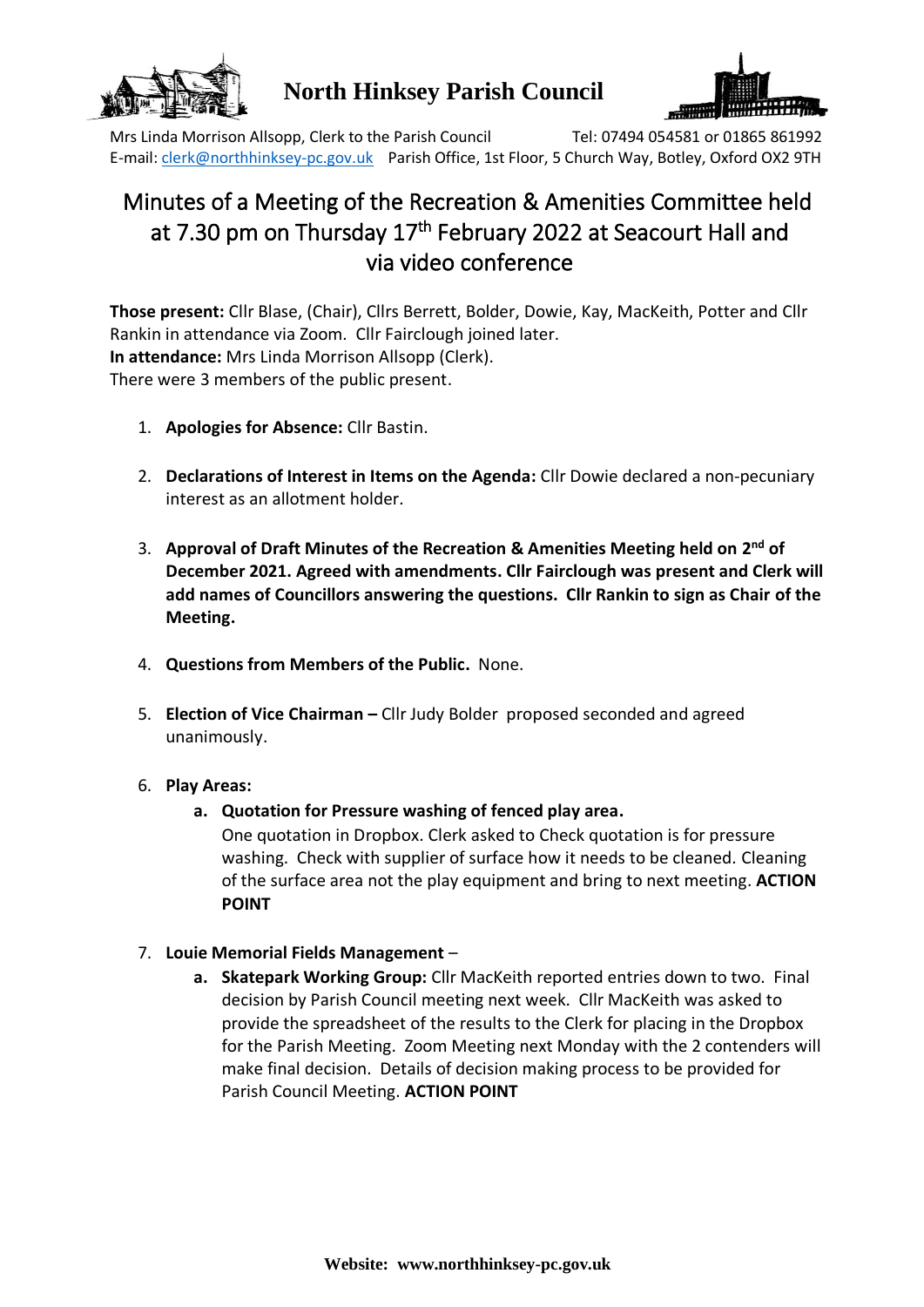### **b. Fen tree works papers 1 and 2.**

3 Willows to be pollarded to reduce their water take up from the Fen and start a pollarding cycle. The suggestion came from the group working to manage the wood at edge of the Fen. Work needs to be completed before 1<sup>st</sup> March. Adam Bows explained pollarding and the need to do it. Work on the Willows will allow re-establishment of Fen plants and Adam Bows getting seed for this, now and in the future. Important to keep the peat wet and the carbon within it and the Fen is bigger than previously thought. Need to maintain it. Need to ensure a balance to maintain the wildlife in the area. Cllr Dowie expressed concerns in the safety of lone working and the implications for Parish Council. Cllr Rankin explained that it depends on the Risk Assessment from the contractor and this has been provided to the Parish Council. Council has no policy preventing lone working. **Agreement to the work proposed seconded and vote unanimous.**

- 8. **Memorial Garden, Nature Reserve and Orchard –** Work to path by Minns Chair gave a background to this. Two small trees and scrub to be cut back to open up the area for construction of path, to be completed by the 1st of March. **Cllr Blase proposed agreement that Minns contractor can access NHPC land Seconder Cllr MacKeith. Unanimous vote.**
- 9. **Management Plan:** remit for a low maintenance re-design of the Memorial Garden Cllr MacKeith presented draft management plan previously circulated. Brambles and bindweed to be dug out and area replanted with a wood chip mulch. Including a proposed extra path to reduce vandalism. Cllr Dowie – there has already been a planning application by the developer for a second path which was rejected. Clerk asked to take advice from the Planning Department to see if NHPC can put this path in. **ACTION and agenda for next week's Parish Council Meeting..**

#### **20.13 Cllr Fairclough arrived.**

Proposal 2 days to clear brambles then half day maintenance per month. Discuss with neighbouring offices to pay for future maintenance. Cllr Potter - Make sure detail required for future work is specified. Needs to be properly budgeted. Cllr MacKeith, Work done before but not regularly by a specific contractor. Applecat have now taken this on board and have agreed to a maintenance contract.

Take plan to 3 bidders and get quotes. Cllr MacKeith has booked Applecat to do the work on the 24<sup>th</sup> of February. Cllr Dowie £3000 a year, not a low maintenance plan. Cllr MacKeith, need higher cost to bring it up to standard then lower future costs. **Subject to approval at Parish Council Meeting. Cllr Fairclough proposed that quotation for initial work by Applecat be accepted and Cllr Kay seconded. Named vote. Cllr Dowie against, rest of Committee for the proposal.**

10. **Bench:** Update on installation of a new bench (to replace a previous bench) near the gate of the community orchard. Bench has been replaced.